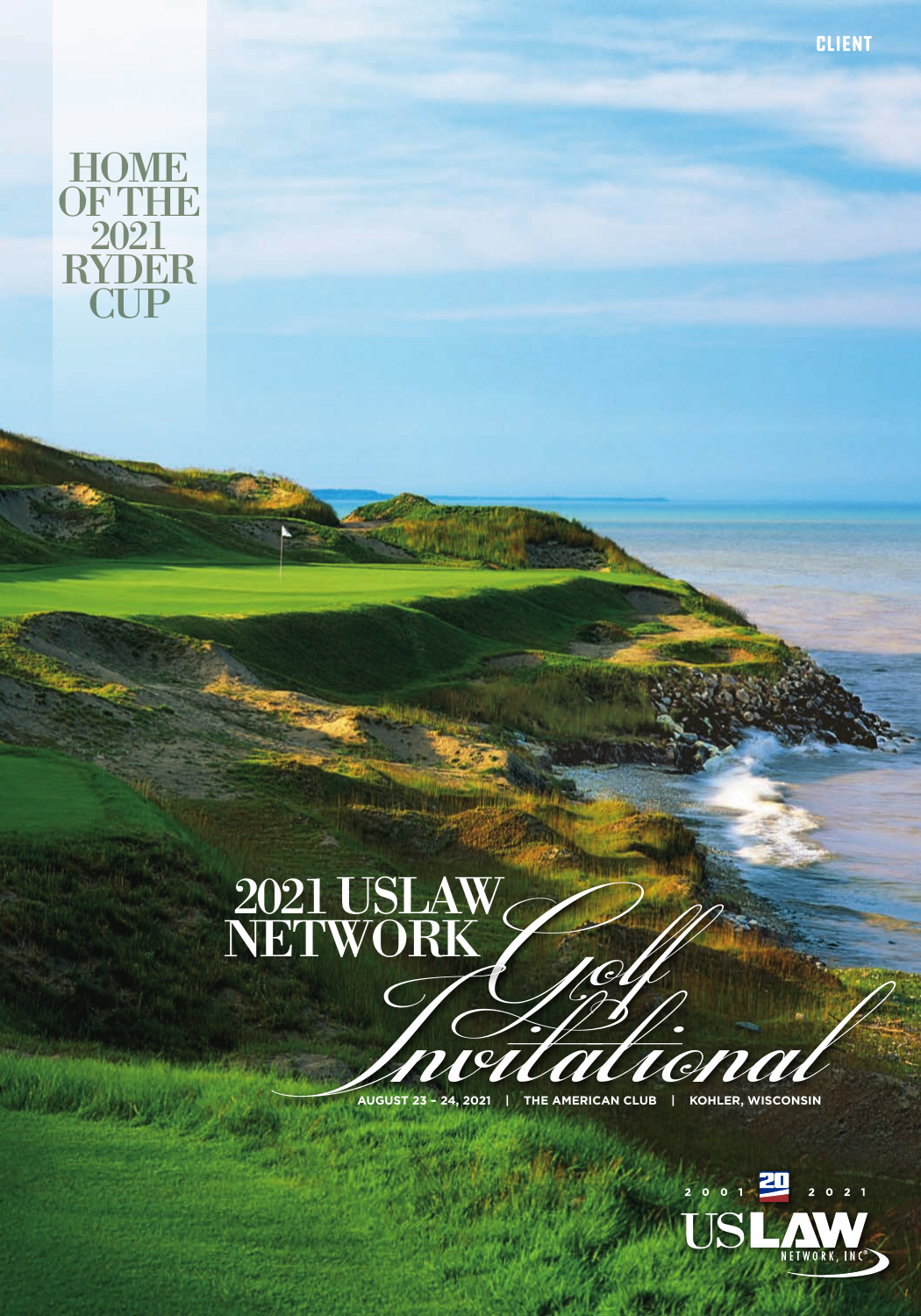## **DAILY SCHEDULE OF EVENTS**

## **MONDAY AUGUST 23, 2021**

#### **ARRIVAL DAY**

Tee times can be made by calling Destination Kohler at 866-976-5014, extension 4 and reference USLAW NETWORK to make tee times.

#### **2:00 P.M. – 5:00 P.M REGISTRATION OPEN**

**7:00 P.M. – 10:00 P.M. RECEPTION AND DINNER** in the Wisconsin Room & Gazebo Courtyard *The American Club*

#### **TUESDAY AUGUST 24, 2021**

**7:00 A.M. – 7:30 A.M. BREAKFAST** for All Attendees

**7:30 A.M. – 9:00 A.M. INTERACTIVE LEGAL ROUNDTABLE**

**10:10 A.M. TEE TIMES BEGIN THE STRAITS COURSE WHISTLING STRAITS** Transportation provided from hotel lobby. Box lunch provided.

**7:00 P.M. – 10:00 P.M. RECEPTION AND DINNER** *Kohler Design Center*

## **WEDNESDAY AUGUST 25, 2021**

#### **DEPARTURE DAY**  Three tee times are being

held on the Irish Course beginning at 8:40 A.M. for late departures. Please call Jennifer Randall if you would like to play.

**AUGUST 23 – 24, 2021 | THE AMERICAN CLUB | KOHLER, WISCONSIN** *Golf Invitational* 

2021 USLAW

NETWORK



Join us for the 2021 USLAW NETWORK Golf Invitational that includes small-group networking, an interactive educational roundtable, two evening special events, and a round of golf on the Straits Course at Whistling Straits, home to the 2021 Ryder Cup to be held one month later. Early arrivers and late departers will also have access to secure additional tee times on The American Club-affiliated golf courses.

Our host venue will be The American Club Resort Hotel, a five-star, five-diamond property that has stood as an icon of gracious hospitality for over 100 years. With just 30 attendees - an equal mix of USLAW member attorneys and their invited clients plus spouses and significant others – this event will strengthen existing and create new USLAW connections as we re-engage into live USLAW events.

Not a scratch golfer? No worries! This event welcomes all levels of players - experienced to beginners. Not a golfer? Kohler offers many other fun, outdoor activities, and you are welcome to join us.

### **CLIENT INVITATIONS** *include...*

For invited clients, USLAW NETWORK will purchase roundtrip, coach airfare for you and a spouse/significant other as well as ground transportation between the airport and resort. In addition, USLAW will cover the expense of two nights lodging at The American Club, one round of golf on the Straits Course, two evening events for you and a spouse/significant other, one breakfast, and one boxed lunch.



**USLAW** CORPORATE **PARTNERS** 









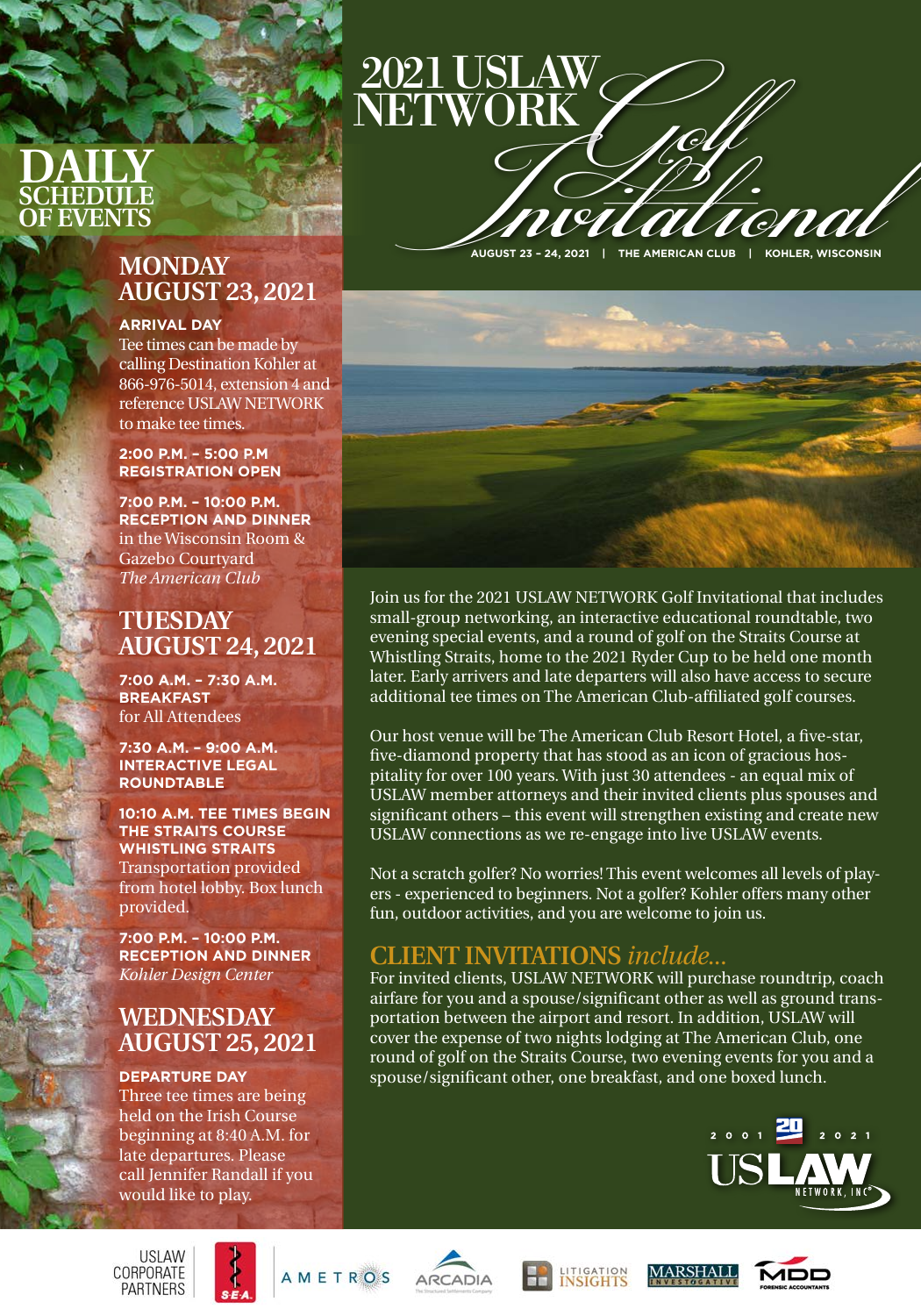

#### **ABOUT KOHLER**

Kohler Co. was founded in 1873 by John Michael Kohler amidst a financial panic. Sixty-eight railroads went bankrupt that year. Kohler survived because it consistently focused on leading-edge design and a single level of quality. Its first bathtub was made from a horse trough/hogscalder. It created a garden community at the factory gate based on a 50-year Master Plan because Walter Kohler believed "workers deserved not only wages, but roses as well." The centerpiece of that Plan was a dormitory for European immigrants called The American Club. Its inhabitants were given lessons in the English language and American citizenship. In 1979, young Herb Kohler, Jr., chairman and president of the company, went to his Board of Directors of this privately held firm to seek approval to create a boutique resort hotel. The Board turned him down twice, but finally gave in saying "he couldn't lose that much money." Today, the Club is a thriving Five-Star, Five-Diamond resort hotel on the National Register of Historic Places.

Information regarding booking hotel accommodations will be provided to you after USLAW NETWORK recieves your registration form.

### **LOCATION**

The Village of Kohler is conveniently situated two-thirds mile west of Interstate 43 in east central Wisconsin. The resort is located one hour north of Milwaukee (60 miles), one hour south of Green Bay (60 miles) and two hours north of Chicago (140 miles).

#### **RSVP**

To RSVP, please contact Jennifer Randall at [jennifer@](mailto:jennifer@uslaw.org) [uslaw.org.](mailto:jennifer@uslaw.org) For further information or questions, please call USLAW NETWORK at (800) 231-9110.

## **SAFETY PROTOCOLS**

As USLAW reengages with live events, our organization has established several COVID-19 safety procedures in conjunction with host hotels and venues. In addition, we will be monitoring both CDC and state/local guidelines. As we proceed over the coming months, we will adjust these safety procedures as necessary and will communicate them with participants in advance of the event. The combined health, safety, and well-being of all attendees is our primary focus.

#### **ABOUT USLAW NETWORK**

In today's global marketplace, legal needs often transcend geographic boundaries. Clients with complex needs turn to USLAW NETWORK member firms to represent them in the courtroom and the boardroom, next door and across the United States and around the world. USLAW is an international organization composed of approximately 100 independent, full-service practice firms, including more than 6,000 attorneys across the U.S., Canada, Latin America, and Asia, and with affiliations with TELFA in Europe. Celebrating 20 years in 2021, USLAW is comprised of highly rated law firms that are part of the NETWORK by invitation only. Member firms undergo a rigorous review process to ensure outstanding quality of lawyers throughout the USLAW NETWORK. USLAW firms are experienced in commercial and business law, employment and labor law, litigation, and other business-related areas of law. All firms have substantial trial experience. USLAW member firms provide legal representation to major corporations, insurance companies, and large and small businesses alike. **[www.uslaw.org](http://www.uslaw.org)**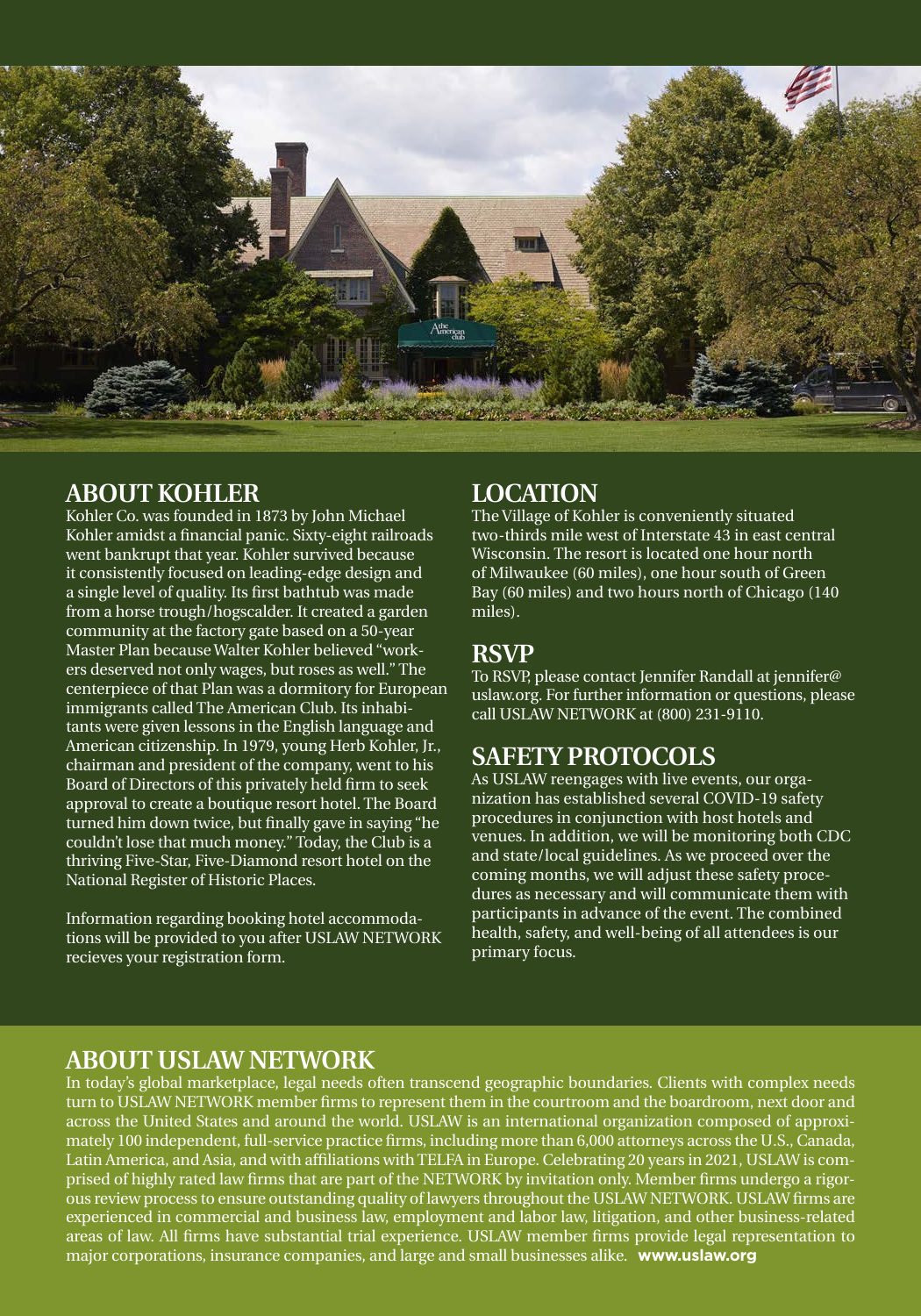

#### Email registration information to: [jennifer@uslaw.org](mailto:jennifer%40uslaw.org%0D?subject=)

Mail registration form to: Jennifer Randall USLAW NETWORK 2021 GOLF INVITATIONAL 3111 N University Dr. Suite 400 Coral Springs,

**Fax registra** form to: (800) 231-9110

**Register onl** http://web.usla [org/2021-golf/](http://web.uslaw.org/2021-golf/
)

**FOR QUESTIC** PLEASE CALL  $(800)$  231-91 **EXT. 3** 

**REGISTRATIO** DEADLINE: **AUGUST 2, 2** 

# REGISTRATION

#### 2021 USLAW NETWORK GOLF INVITATIONAL

AUGUST 23 – 24, 2021 THE AMERICAN CLUB | KOHLER, WISCONSIN Complete the information below and email, fax or mail to USLAW.

|               | FULL NAME (E.G., JOSEPH A. SMITH)                                                                                                                                                            | <b>NICKNAME ON BADGE</b> |  |
|---------------|----------------------------------------------------------------------------------------------------------------------------------------------------------------------------------------------|--------------------------|--|
| FL33065       |                                                                                                                                                                                              |                          |  |
| tion          | YES, MY SPOUSE/SIGNIFICANT OTHER WILL ATTEND (PLEASE PROVIDE SPOUSE/SIGNIFICANT OTHER NAME ABOVE)                                                                                            |                          |  |
| 0             | <b>TITLE</b>                                                                                                                                                                                 |                          |  |
| ine at:<br>W. | <b>COMPANY NAME</b>                                                                                                                                                                          |                          |  |
| MS,           | <b>ADDRESS</b>                                                                                                                                                                               |                          |  |
| 10            | CITY, STATE, COUNTRY, ZIP                                                                                                                                                                    |                          |  |
| <b>N</b>      | <b>PHONE</b><br><b>FAX</b>                                                                                                                                                                   |                          |  |
| 021           | <b>EMAIL</b>                                                                                                                                                                                 |                          |  |
|               | $\Box$ YES 1 WILL ATTEND THE MONDAY, AUGUST 23 EVENING EVENT AT THE WISCONSIN ROOM/GAZEBO COURTYARD<br>$\Box$ YES I WILL ATTEND THE TUESDAY, AUGUST 24 EVENING EVENT AT KOHLER DESIGN CENTER |                          |  |
|               |                                                                                                                                                                                              |                          |  |

### HOTEL ACCOMMODATIONS:

**USLAW is sensitive to Corporate Gift Policies.** Please read carefully below and select the option that is appropriate per your organization's guidelines.

- □ I request USLAW book a hotel room on my behalf. USLAW NETWORK will pay for (2) nights, Aug. 23 & 24.
- $\Box$  I request USLAW book a hotel room on my behalf; however, I will pay for the cost of the room.
- $\Box$  I will book my own hotel room and understand that USLAW will not reimburse for this expense.